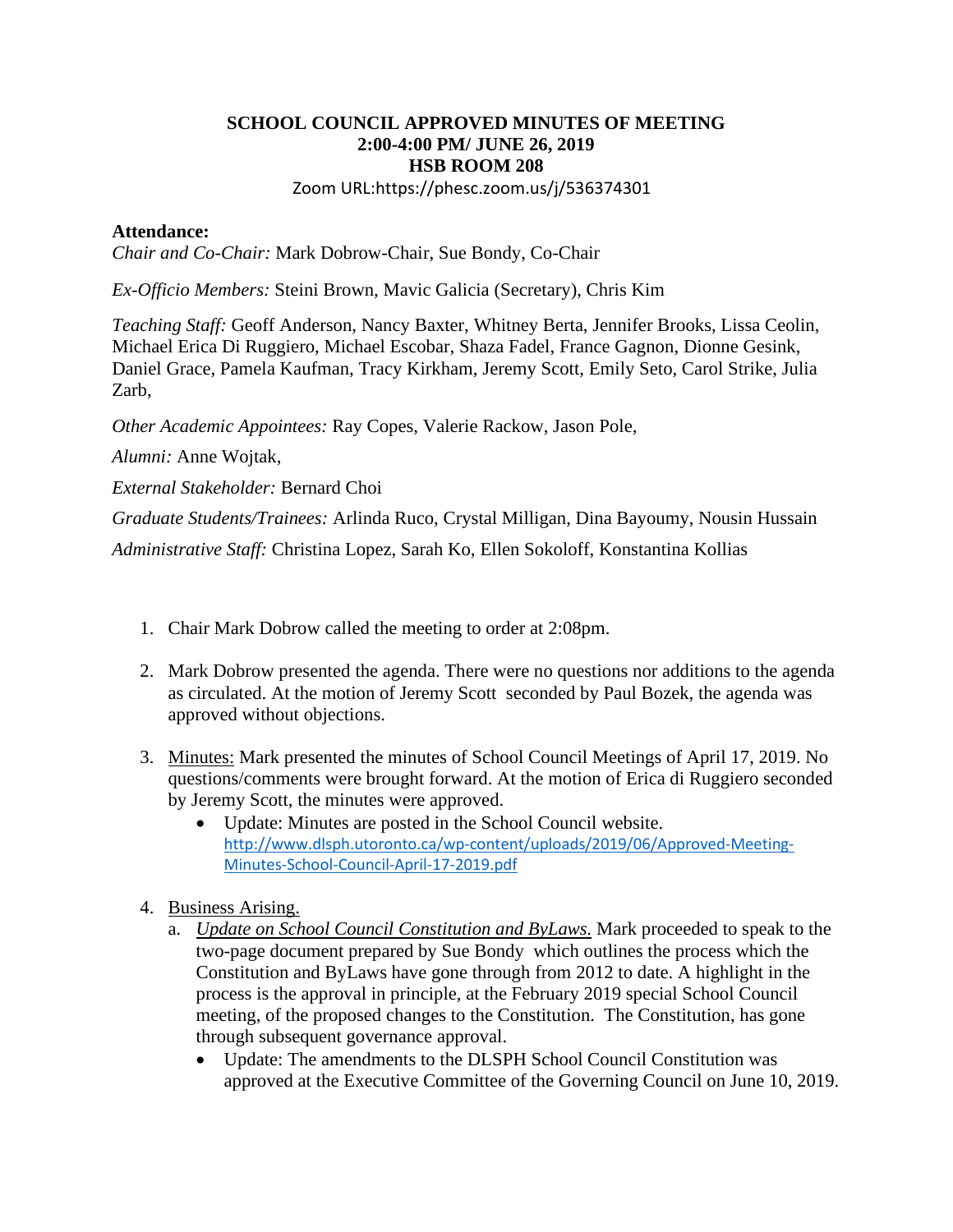[http://www.dlsph.utoronto.ca/wp-content/uploads/2019/06/DLSPH-School-Council-](http://www.dlsph.utoronto.ca/wp-content/uploads/2019/06/DLSPH-School-Council-Constitution-AMENDED-and-APPROVED-as-of-2019-06-10.pdf)[Constitution-AMENDED-and-APPROVED-as-of-2019-06-10.pdf](http://www.dlsph.utoronto.ca/wp-content/uploads/2019/06/DLSPH-School-Council-Constitution-AMENDED-and-APPROVED-as-of-2019-06-10.pdf)

- At this point, Sue Bondy thanked Mark Dobrow for his service as Chair for the School Council. Mark's term ends as School Council Chair on June 30, 2019.
- b. Update on the Academic Plan: Steini Brown, Dean of LSPH informed the council that the academic plan went through the two faculty meetings at IHPME and PHS and with a bit more tweaking following those consultations, the document was put forward for governance approval.
	- Update: The Academic Plan went through the Planning and Budget Committee meeting on May 30, 2019.
- c. Review and Approval of slate of candidates for membership on School Council and committees. Mark Dobrow and Sue Bondy presented the proposed slate which was circulated in advance of the meeting. There were no questions and thus the slate was approved on motion of Whitney Berta and seconded by Geoff Anderson.
- 5. Standing Items
	- a. Education Committee Items

As a precursor to and on behalf of the School Council the Education Committee approved the following **Minor Modification Courses,** Paul Bozek, Chair presented these for information only:

1)

• New Courses

1- CHL5133H Evaluating Quantitative Public Health Research 2-HAD 2040 Systems Innovation and Leadership Project Course 3- MHI 2013 Data Visualization in Health Care

- Changes to Existing Courses: HAD 3040 Project Course to "continuous" from term
- Redesignation of JXP5807H to CHL5807H
- Cross-listing of CHL5113H to u/g course HST405H1 AND revise course title

2)

• Major Modification: Program Closure MHSC/MSW Science in Health Administration Program – no questions were raised. On motion of Jeremy Scott, seconded by Ray Copes, the motion passed.